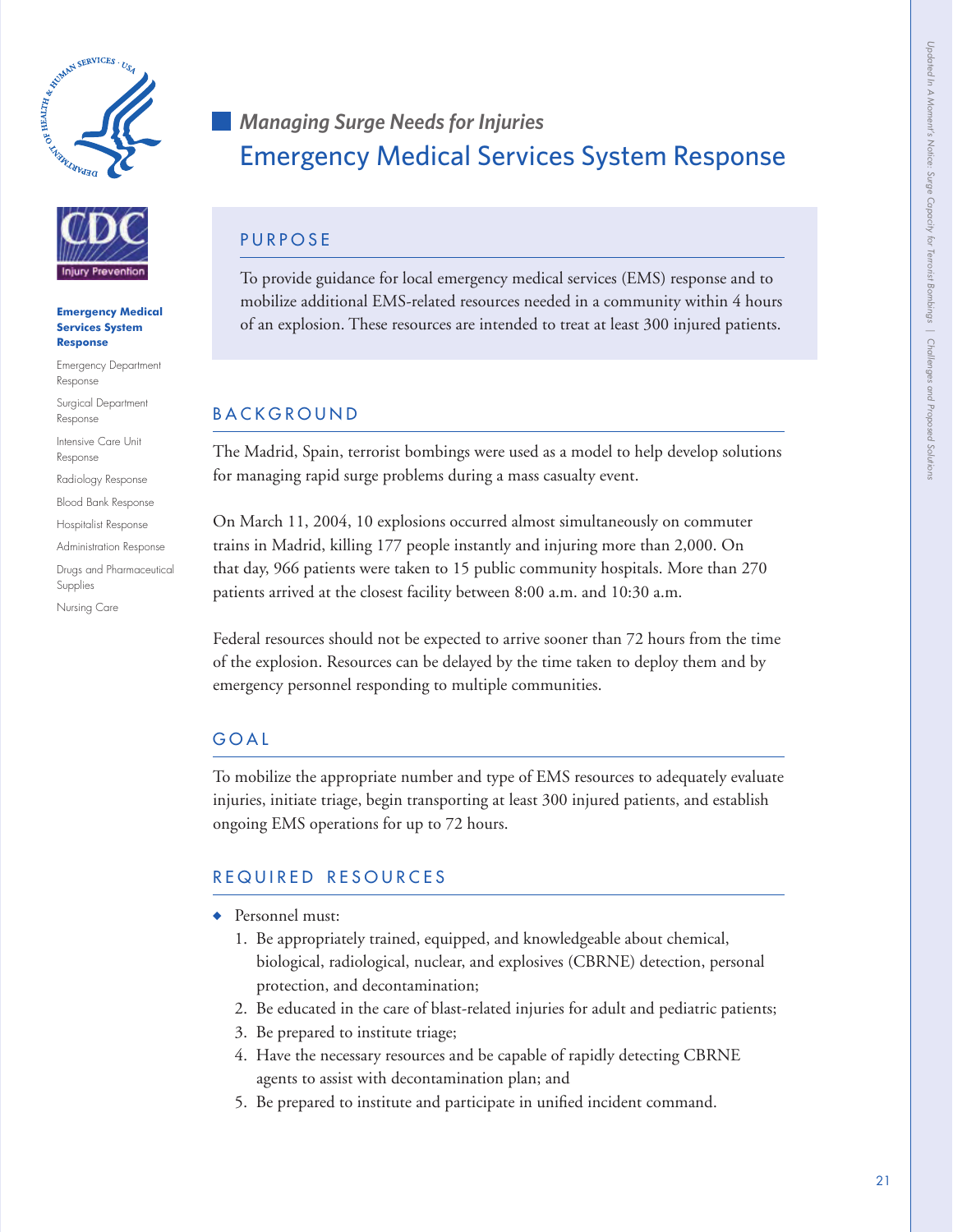- ♦ An incident management process to address 72-hour operations.
- ♦ A communications system that is interoperable with the public safety disciplines (fire, law enforcement, EMS, and emergency management) and with receiving hospitals, other health care facilities, and local public health officials.
- ♦ Rapid access to a medical cache(s) sufficient to treat the volume of critically injured patients.
- ♦ Ambulance resources to transport critically injured patients.
- ♦ Alternative resources (i.e., buses) to transport noncritically injured persons.
- ♦ Decontamination equipment for ambulatory and non-ambulatory patients. Equipment should be rapidly deployable to the explosion site, a secondary treatment site, or a hospital.
- ♦ Secondary triage and treatment sites that can be determined/implemented within the community.
- ♦ A demobilization plan that includes access to mental health professionals.

## *This document is a resource guide. Local needs, preferences, and capabilities of the*  ⊲*affected communities may vary.*

#### **ASSUMPTIONS**

- ♦ EMS systems in the United States are highly variable, with a wide range of available resources, experience, and financing.
- ♦ A functional EMS system is a critical component for the prehospital management of injured bombing victims and the rapid redistribution of patients from any initial hospital that is overwhelmed with casualties.

#### ACTION STEPS

The following outlines the appropriate steps for managing surge capacity:

#### 1. Education.

- ♦ Train EMS dispatch personnel about appropriate strategies to organize EMS response to bombing incidents.
- ♦ Train responding EMS personnel about how to treat primary, secondary, tertiary, and quaternary blast-related injuries. For guidance, go to www. [bt.cdc.gov/masstrauma/explosions.asp.](www.bt.cdc.gov/masstrauma/explosions.asp)
- ♦ Train EMS personnel about National Incident Management System (NIMS) compliance and the incident command system (ICS). The importance of command, staging, triage, and treatment of initial casualties (regardless of rank of the provider) should be emphasized.

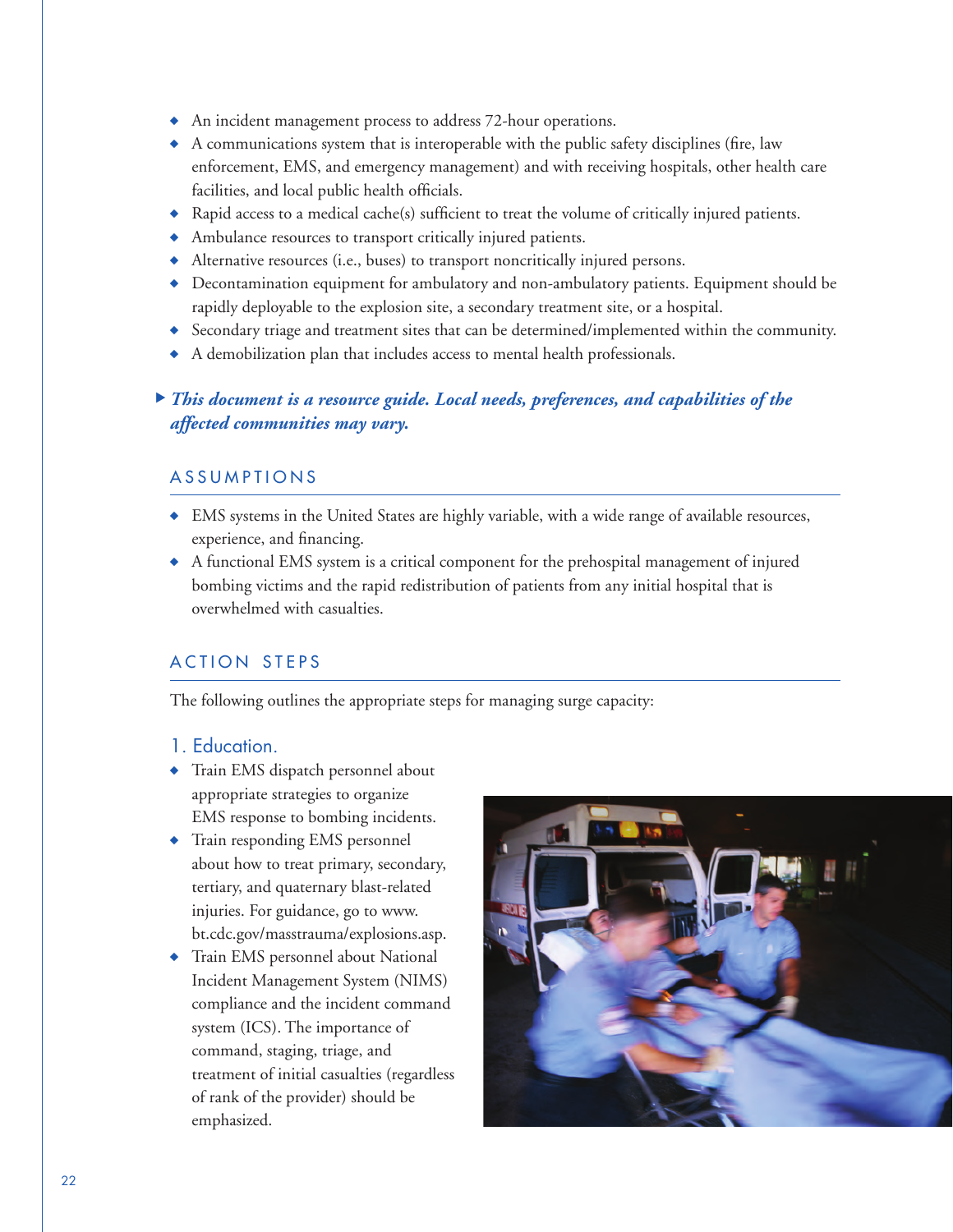*Develop a plan that includes expectations for initially arriving personnel, including scene assessment, consideration of secondary devices, and attention to safety.*

- ♦ Train EMS personnel about the use of personal protective equipment (PPE) and the potential risks of transporting contaminated patients. Train EMS officials in advanced ICS (ICS-700 or equivalent).
- ♦ Train responding personnel to be aware of the need to preserve forensic evidence.

#### 2. Local policy and planning.

- ♦ Facilitate fire, EMS, law enforcement, 911 centers, emergency management, hospitals, other health care facilities, and public health collaborating to develop written plans, as listed in the bullets below. The recommended time for completing these plans is 6 to 12 months. The planning process should include business and community partners. Within 6 months of the plans' completion, other agencies listed in these plans (including mutual aid agencies, etc.) must be included in ongoing planning and evaluation.
- ♦ Plan for mobilizing the appropriate number of ambulances within 10 minutes following the blast. At least 75% of these resources should arrive at staging areas in the first hour, with all arriving in the first 90 minutes. This mobilization should be accomplished by using 911 EMS resources, mutual aid agreements with other EMS providers, or mutual aid agreements with nonemergency transport providers.
- ♦ Develop a plan that includes expectations for initially arriving personnel, including scene assessment, consideration of secondary devices, and attention to safety.
- ♦ Describe in a plan each agency's role in the command structure. Plan should include how critical functions of command, safety, staging, and triage will be accomplished in the first 10 minutes of a response; how treatment, transport, and additional ICS elements will be filled over the first hour; and how the ICS structure will be formally filled by officials trained in advanced ICS (ICS-700 or equivalent) by the end of the first hour.
- ♦ Describe in a plan how alternative transport for 200 ambulatory patients will be initiated in the first 10 minutes after an explosion.
- ♦ Plan for personnel accountability and patient tracking.
- ♦ Describe in a plan the details of interdisciplinary communications (primary and alternatives). Representatives from fire, EMS, law enforcement, emergency management, hospitals, and public health must be included in this plan. The planning process should also involve business and community partners.
- ♦ Plan for decontamination and protection of personnel. This plan should address the following:
	- 1. agency responsible for scene assessment and determining what (if any) decontamination measures are required;
	- 2. realistic assessment of the time required to deploy decontamination resources for ambulatory and non-ambulatory patients; and
	- 3. deployment of decontamination resources to event site, secondary triage sites, or receiving hospitals.